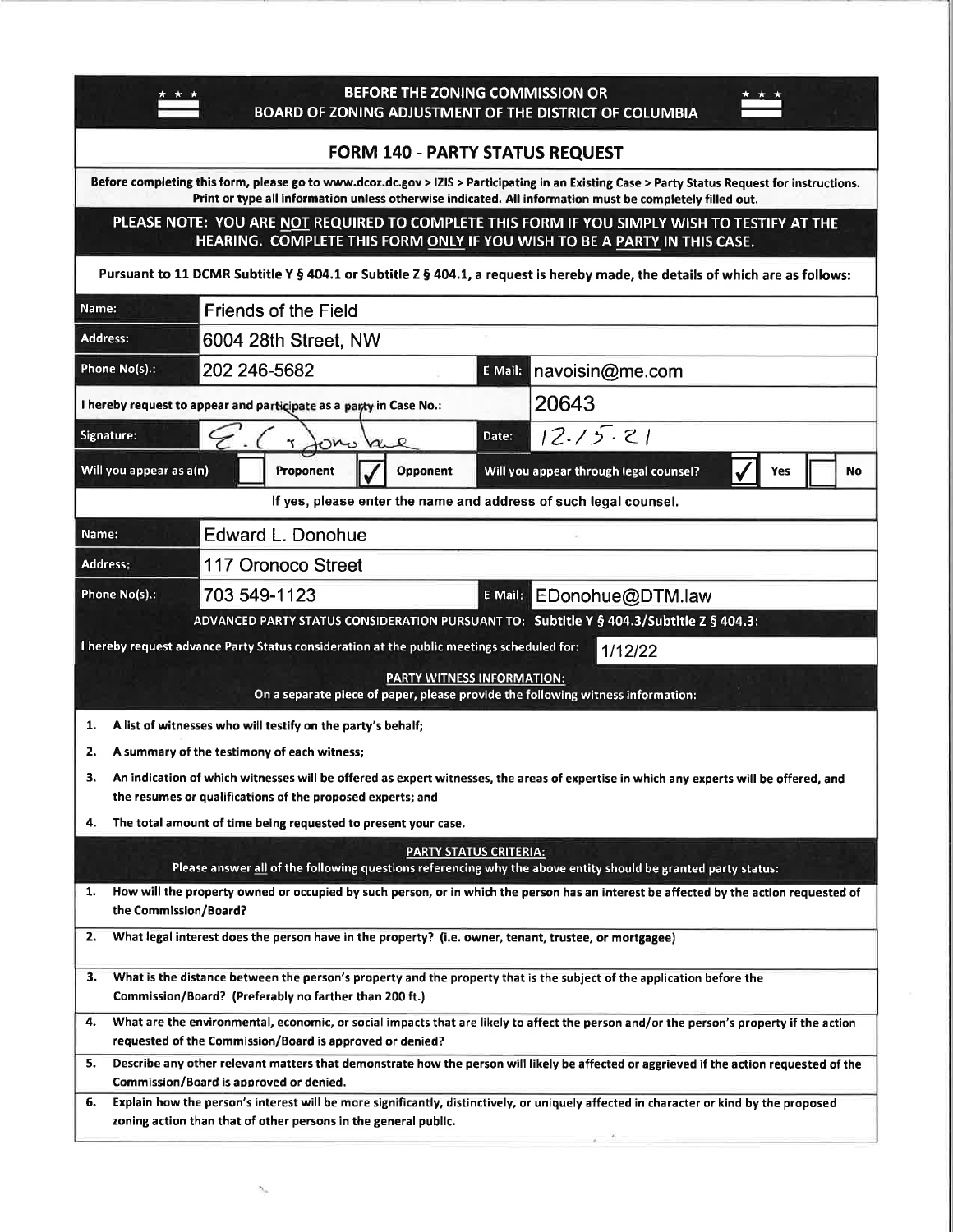# **Request for Party Status Friends of the Field The Maret School – (Part) 5901 Utah Avenue, N.W. BZA Case No. 20643**

## Introduction

Friends of the Field (also "Friends") submits this Request for Party Status in accordance with 11-Y DCMR §404 and asks that it be considered at the January 12, 2022 Board of Zoning Adjustment public meeting. Friends of the Field has authorized Edward L. Donohue, Tracy L. Themak and the law firm of Donohue, Themak & Miller, PLC to act as their authorized agents for the purposes of this request and as counsel to represent them before the Board of Zoning Adjustment should the request be granted. A letter of authorization is attached to this request.

Friends of the Field can be contacted through its counsel at:

Edward L. Donohue 117 Oronoco Street Alexandria, Virginia 22314

(703) 549-1123

[EDonohue@DTM.law](mailto:EDonohue@DTM.law) [TThemak@DTM.law](mailto:TThemak@DTM.law)

Friends of the Field will appear as an opponent to the application.

## Witnesses/ Summary of Testimony

- 1. Traffic and transportation expert will address traffic issues [Joe Mehra]
- 2. Noise expert will address impacts from sound/ typical control measures

Friends of the Field reserves the right to add to the list of witnesses and expert witnesses as they develop their case and review additional submissions by the Applicant.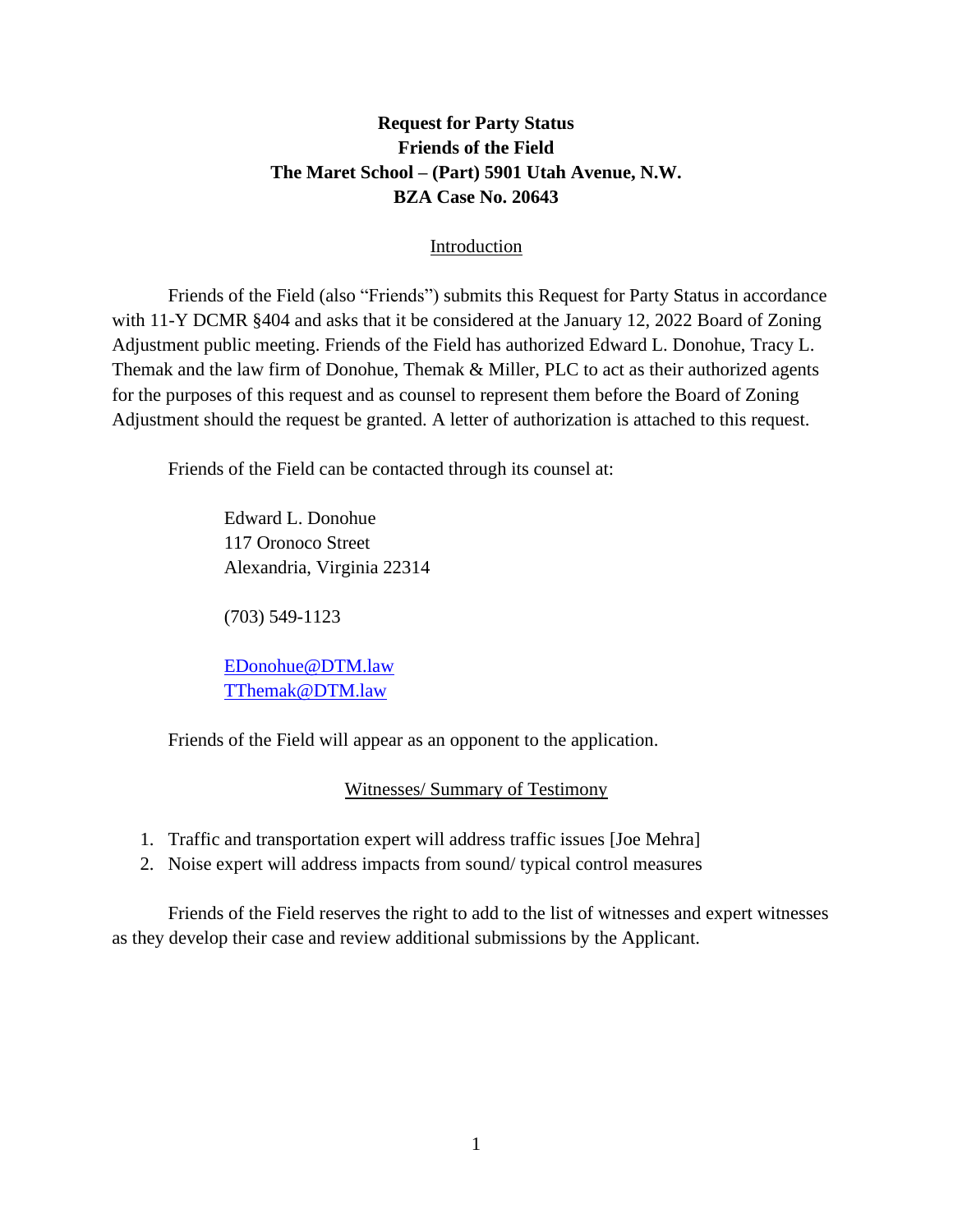### Statement in Support of Request

### *Property Affected & Legal Interest*

Friends of the Field represents nearly 200 adjacent and nearby neighbors of the Episcopal Center for Children (ECC). Many of these neighbors are long-time residents, and have lived in the neighborhood during the decades that ECC operated as a school. ECC most recently operated an integrated day treatment program for children facing severe emotional challenges who could not attend public schools and needed focused one-on-one help to succeed. These neighbors have long supported the mission of the ECC. In 2001, the neighbors supported ECC's application for special exception zoning relief to construct the Alan Korz Media Center on the subject property.

### *Proximity of Affected Property*

Friends of the Field represents:

- (i) Owners of all residences abutting the subject property and fronting Nebraska Avenue and 28th Street, as well as owners of the residence at 5864 Nebraska, at the intersection with 28<sup>th</sup> Street;
- (ii) Owners of nearly all residences fronting Utah Avenue and separated from the subject property by an alley;
- (iii) Owners of most residences fronting Rittenhouse Street and separated from the subject property by an alley; and
- (iv) Owners of most residences located within 200 feet of the subject property.

### *Impacts*

The subject property is in an R-1-B zoning district. Maret School ("Maret" or the "Applicant") is a private school located in Cleveland Park, more than three miles from the subject property. The Applicant has asked for special exception zoning relief to develop two regulation-size, artificial turf sports fields totaling approximately 3.7 acres. One would be used for baseball; the other (multi-purpose field) would be used for football, soccer, and lacrosse. Both fields would be located on the 4.9-acre subject parcel leased from ECC and would be used by Maret's upper school. The Applicant does not operate a school on the subject property and owns no property in the residential neighborhood where it seeks to develop the proposed fields. The 4.9-acre parcel on which the proposed sports fields, parking, and other infrastructure would be developed is bounded on all sides by single-family residences, some of which are separated from the subject property by residential alleys.

In addition to use by its own students, the Applicant further intends to lease the proposed fields and infrastructure to unspecified youth sports organizations, for up to 350 days per year.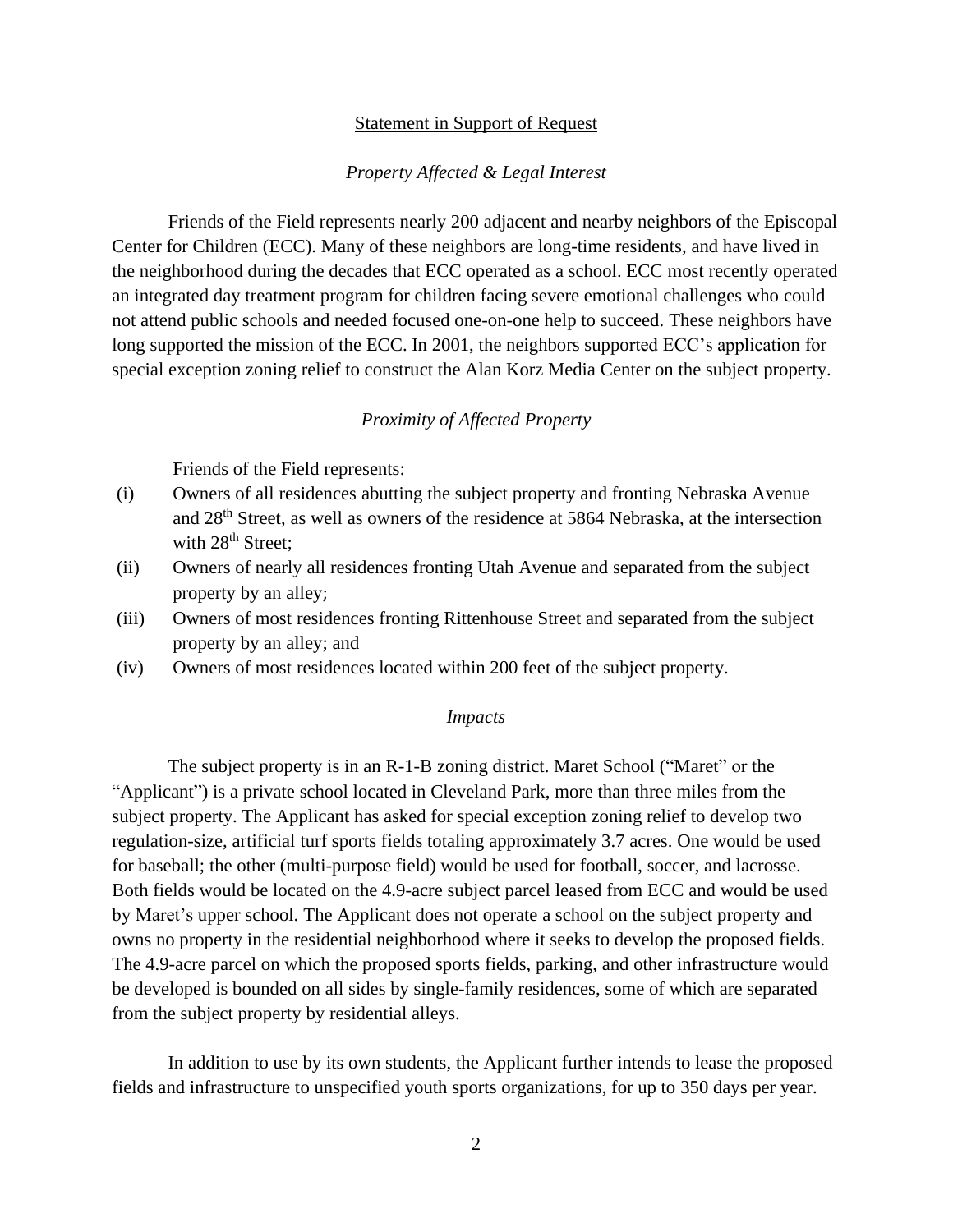These organizations would be unrelated to the Applicant's school or to the ECC. All benefits of the development and leasing arrangements would flow to the Applicant, while costs and burdens would be externalized to neighbors, the City, and the Federal government.

These burdens would include: broad negative environmental effects, substantial noise above allowed limits, significantly increased traffic volumes with increased safety concerns, especially for the many young children living nearby, greatly increased parking pressure, and visually intrusive surface parking, and tall retaining walls, fencing, and netting.

The subject property has a 35-foot elevation difference from west to east. Extensive cut and fill excavation would be necessary to level it. Leveling the 35-foot elevation difference would create newly raised areas that would substantially block views and sunlight on the 28<sup>th</sup> Street (east) side of the property. Significant and visually intrusive retaining walls would be necessary to secure the site structurally. The Applicant has not shown the exact location and height of the proposed retaining walls and associated elements in relationship to abutting and nearby residences. The proposal for both the baseball and multi-purpose fields calls for significant retaining walls, fencing, and netting. The placement of storage sheds and batting cages at field level would add further intrusions.

The proposed development is unprecedented. Approximately forty-six single-family homes surround all sides of the subject parcel along Nebraska and Utah Avenues, and Rittenhouse and 28th Streets. A review of numerous public and private sports fields in the District has found none that are so close to so many neighboring homes with such minimal buffers. Existing sports fields generally have generous and substantial buffers of vegetation, commercial activity, or streets to mitigate sound and visual impact. No other sports fields in Northwest DC have been forced so tightly into an established residential neighborhood as those proposed here.

Importantly, the Applicant's conceptual rendering of the proposed development that was presented at neighborhood "listening sessions" conducted by the Applicant in November 2021 and that is currently displayed on both the Applicant's and the ECC's websites actually *erases* the contiguous homes on the east side of the parcel. These homes are depicted as trees, creating a false and misleading impression to the public that there is a substantial natural barrier of huge trees separating the proposed development from the contiguous residences. In reality, there are five houses located on the east border of the subject parcel, and the proposed development will extend right up to the property lines of the contiguous neighbors.

Applicant seeks a special exception to construct a 50-space parking lot. The proposed development would also include permanent and movable bleachers, goal posts, a 20-foot-tall scoreboard, equipment sheds, two batting cages and high netting surrounding the site. Applicant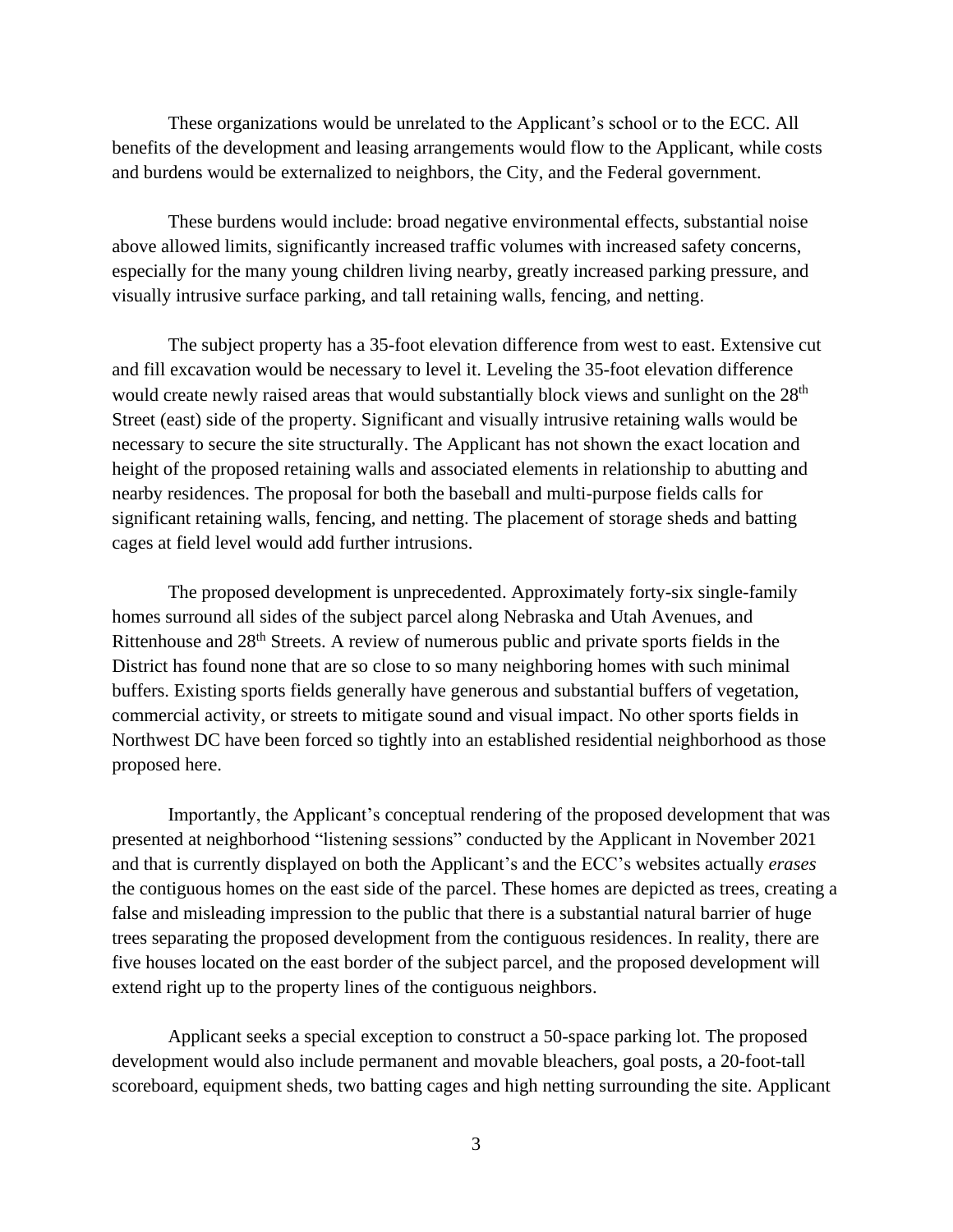further proposes to convert the ECC's existing media center to the Applicant's field house. This intensity of scale and the proposed intensity of use are inappropriate for the subject property.

When the proposed sports fields and development would not be in use by the Applicant, the Applicant plans to lease them to youth sports organizations for up to 350 days per year, including most Saturdays and Sundays, creating an economic incentive for the Applicant for the most intensive use possible. This would be an unprecedented intervention in terms of intensity of scale and intensity of use.

#### Noise

The subject property is in an R-1-B zoning district with approximately 46 immediately neighboring single-family residences. Without effective noise control, the proposed sports fields and infrastructure could not meet the required 60 dB maximum sound level.

### Stormwater/Environmental

The Applicant proposes to cover approximately 3.7 acres of the subject property with artificial turf playing fields, plus additional areas for sidewalks and parking. Applicant proposes that stormwater run-off from the transformed site will be handled by a rain garden and stormwater management system at the eastern (lowermost) end of the subject property. Applicant has not presented details for how this system would work, nor how it would be maintained and managed once put in place. In recent correspondence, Maret has said they would design for a 25 year storm intensity, but 50-year, 100-year, and 200-year storms have all occurred in the District in recent years. There remain serious concerns about flooding, possible property damage, and downstream stormwater volumes given the proposed transformation of the site.

Applicant's conversion of natural soil and habitat to artificial turf and engineered stormwater systems would cause environmental harm. The proposed development would strip topsoil and remove nearly all trees and all other natural wooded and grassy habitat from the subject parcel. The Applicant proposes to remove 40 of 44 existing trees from the subject parcel, substantially diminishing the urban tree canopy. The subject parcel would be covered by artificial turf, retaining walls, bleachers, dugouts and a parking lot. The project would intensify the urban heat island effect, increase stormwater runoff volumes, exacerbate downstream erosion, and carry potentially contaminated runoff and micro-plastics into Rock Creek, the Potomac River, and the Chesapeake Bay. The proposed development runs counter to "sustainability" defined in the Zoning Code as the creation and maintenance of "conditions, under which humans and nature can exist in productive harmony, that permit fulfilling the social, economic, and other requirements of present and future generations of District residents."

#### Traffic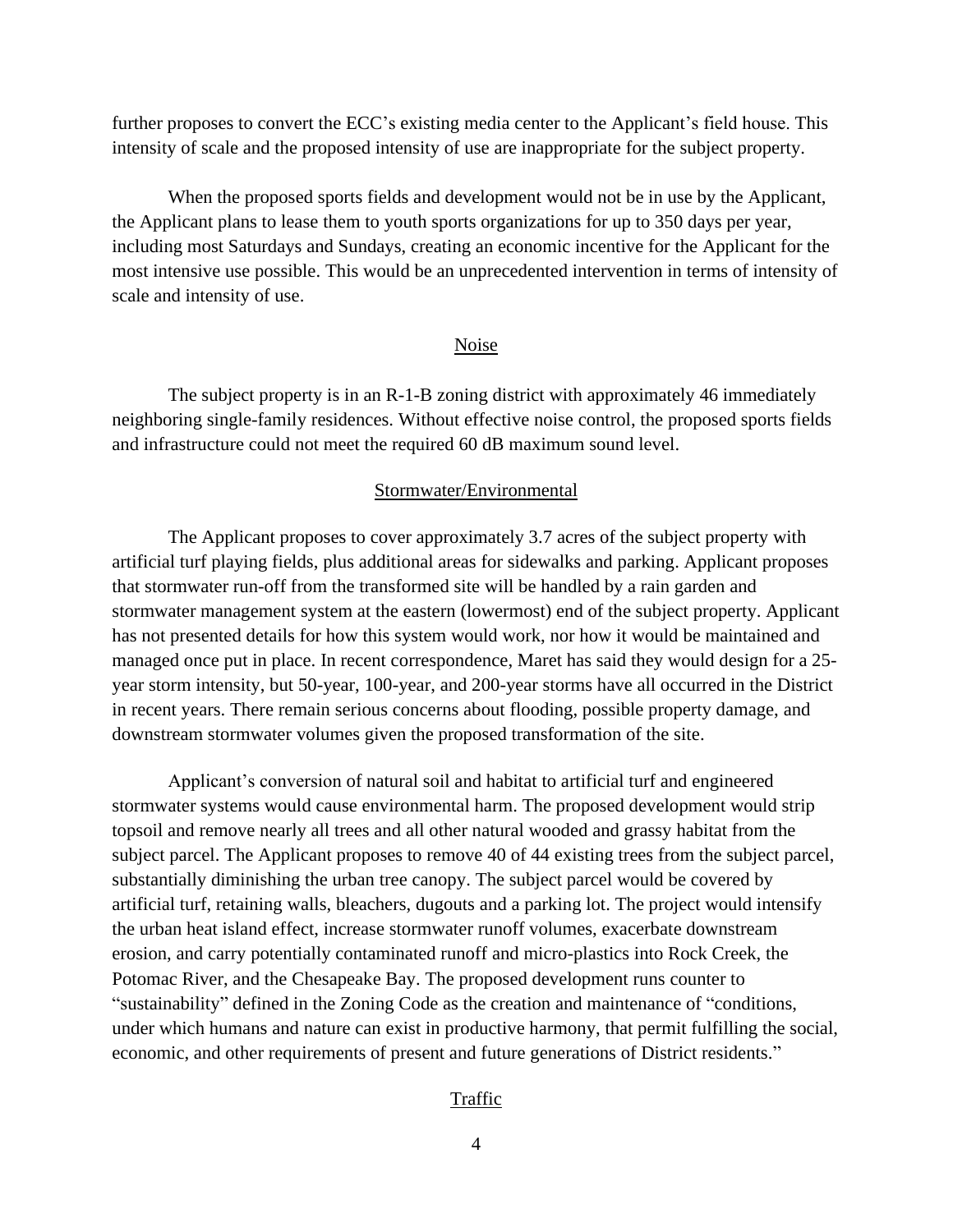The greatest safety concern attending this proposal follows from increased traffic. The proposed level of activity would frequently fill parking on both sides of Nebraska Avenue. Traffic issues will be compounded by the buses laying-over on each side of the proposed new curb cut on Nebraska Avenue and by the proposed 50-car parking lot. Drivers on Nebraska, and those entering and exiting the proposed parking lot would have inadequate sight lines to see oncoming traffic, made worse by the crest of a hill on Nebraska. The traffic problem would be exacerbated by the many residential driveways on the south side of Nebraska Avenue The resulting congestion of activity would be problematic for drivers (especially inexperienced teenage drivers) accessing the proposed parking lot, neighbors who use and park on Nebraska Avenue, and others who use Nebraska as a commuting route. Nebraska Avenue is also an important corridor for pedestrians and bicyclists, especially those using Nebraska Avenue for access to Rock Creek Park.

#### *Service*

A copy of this request has been provided to Advisory Neighborhood Commission 3E and the Applicant in accordance with 11-Y DCMR §404.1(h).